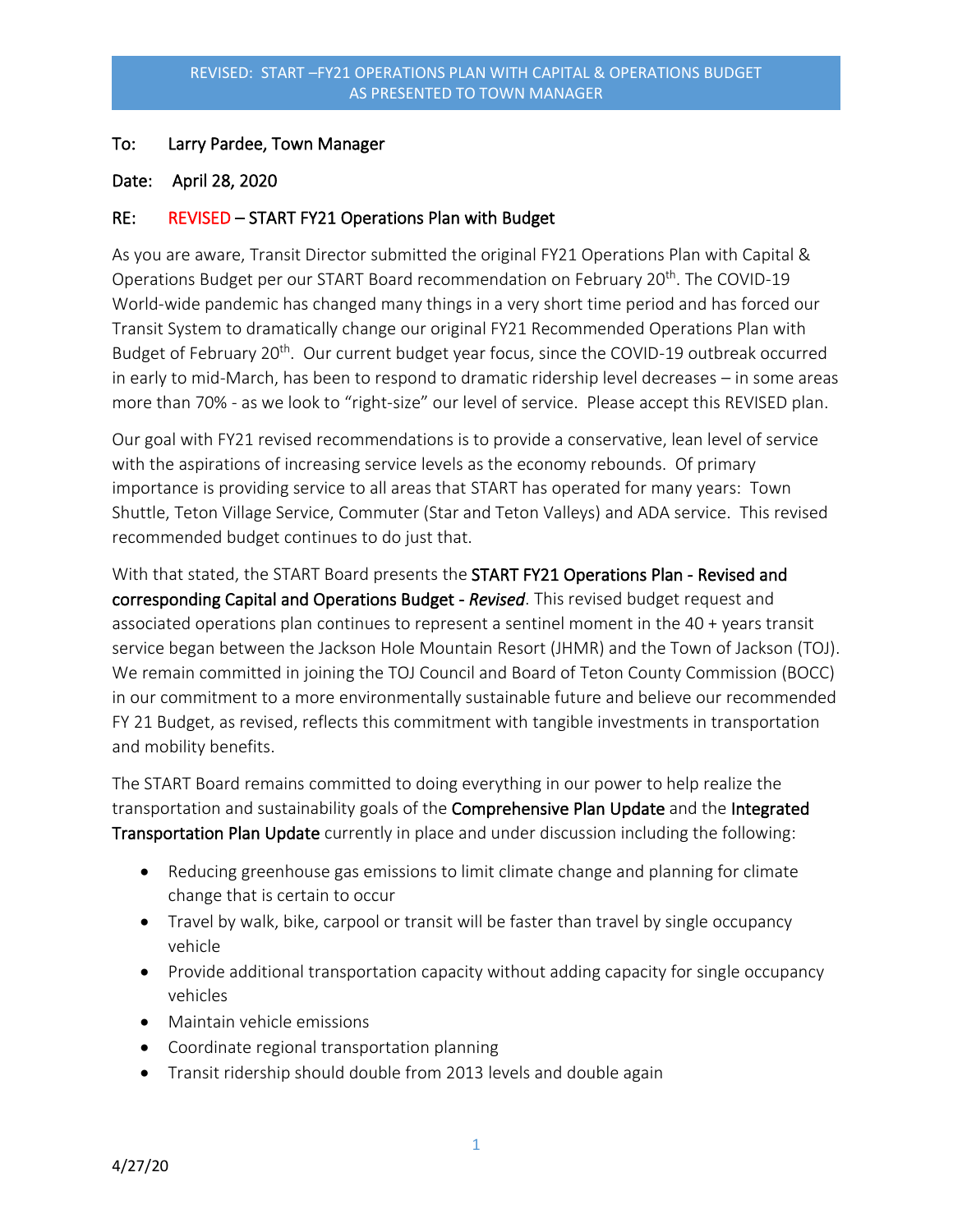For many years, START management has been endeavoring to make the existing transit system more efficient. We have made significant incremental improvements but have realized that, with the maturity of the current transit system, it is time to be more aggressive and creative in how we deploy our limited transit service hours. It is with that sentiment we propose implementing the LSC START Route Plan Study as expeditiously as possible, even as our Town, County – entire World – works toward addressing the impacts COVID-19 has presented.

We believe that this revised plan provides enough clarity to form the basis for our FY 21 operations budget request even though the LSC Route Study is still in draft form and has not been formally adopted by the Town and County elected. (We, the START Board has given unanimous recommendation for the Route Plan at our April 9, 2020 meeting). This revised recommended FY 21 budget continues to assume no new base staff/FTE requests and includes the already planned replacement of eight fixed route vehicles with eight new all electric Proterra no emissions electric coaches (scheduled for delivery in June 2020) and the replacement of one ADA van with a new van. The recently approved core maintenance facility will also look to break ground in summer of 2020 as part of the broader Town budget and not part of the START budget.

While our original intentions have been delayed, we are excited that implementation of the Route Study Plan Alternative 1A recommendations will remain a basis for us as we look to "rightsize" our level of service as our world begins to get back to normalcy. We maintain our Route Plan Study alternative will revolutionize the way transit service is provided in the START service area and provides our elected leaders with a tangible means to realize the ambitious goals in the updated Comprehensive Plan and Integrated Transportation Plan.

Although for a major different reason than just 2 months ago, this remains a moment of inflection in our community's transportation history where we can truly make significant progress in achieving a more sustainable transportation future. As the START Board, we hope that Town of Jackson and Teton County elected leaders will join us in moving forward with bold leadership and adopt the FY 21 Operations Plan Budget, as revised.

Now is the time to continue movement forward to implement these service change recommendations and realize the transportation sustainability goals of our community. As we address COVID-19 impacts, we look forward to partnering with you in the next months as we move forward with these important service improvements and getting our transit system in the position of providing an alternative transportation option just as we were pre-COVID19

We know this recommendation will generate many questions and we are prepared to provide individual briefings in the next weeks, as needed, and look forward to more formal discussions during the budget process. In the meantime, we are prepared to answer questions and provide additional detailed information.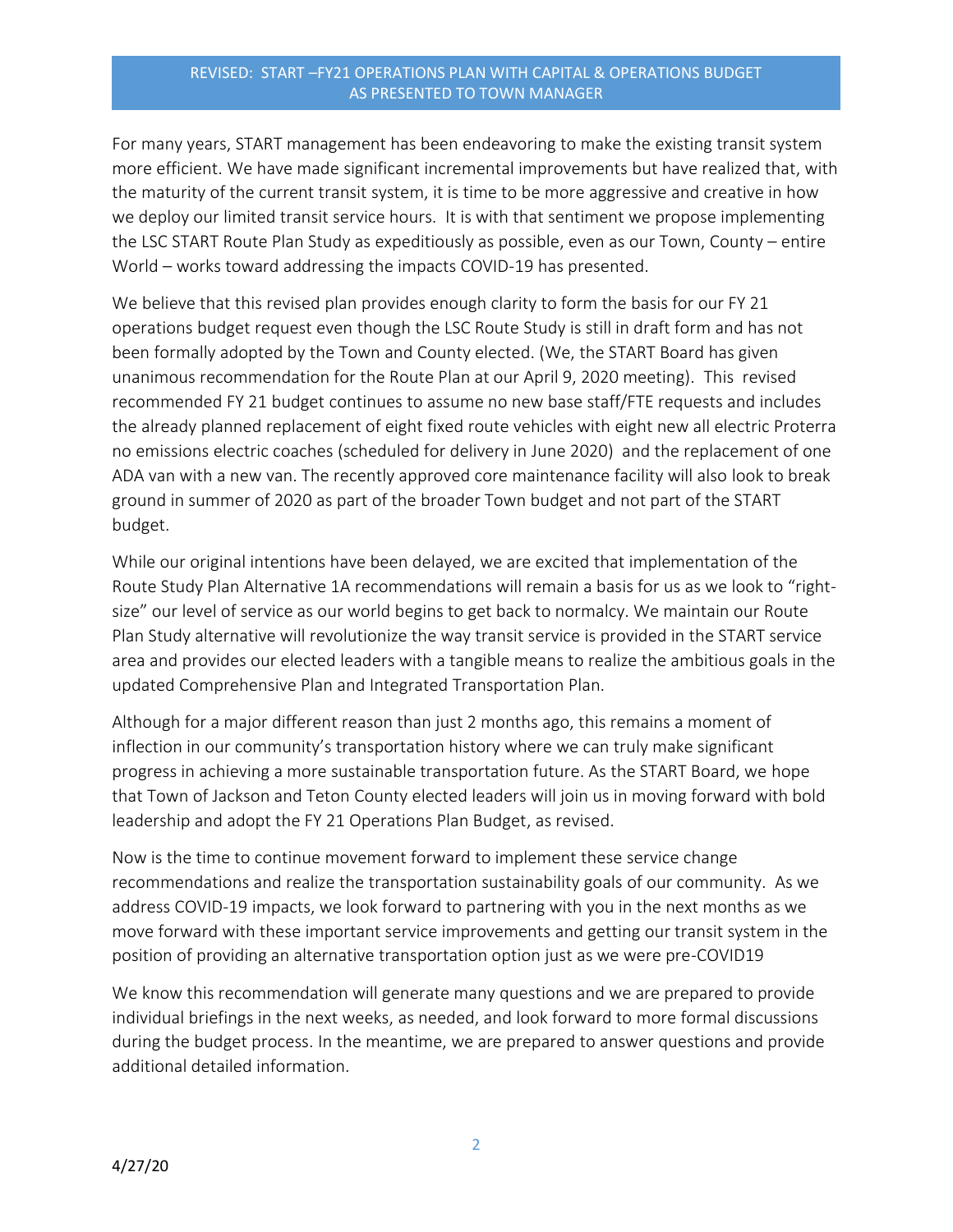Sincerely,

## START Board of Directors:

| Susan Mick,        | Chair      |
|--------------------|------------|
| Seadar Rose Davis, | Vice-Chair |
| Wes Gardner,       | Secretary  |
| Herb Brooks        |            |
| Ty Hoath           |            |
| James Hunt         |            |
| Catherine Kehr     |            |
| <b>Brett Simic</b> |            |
| Jared Smith        |            |
|                    |            |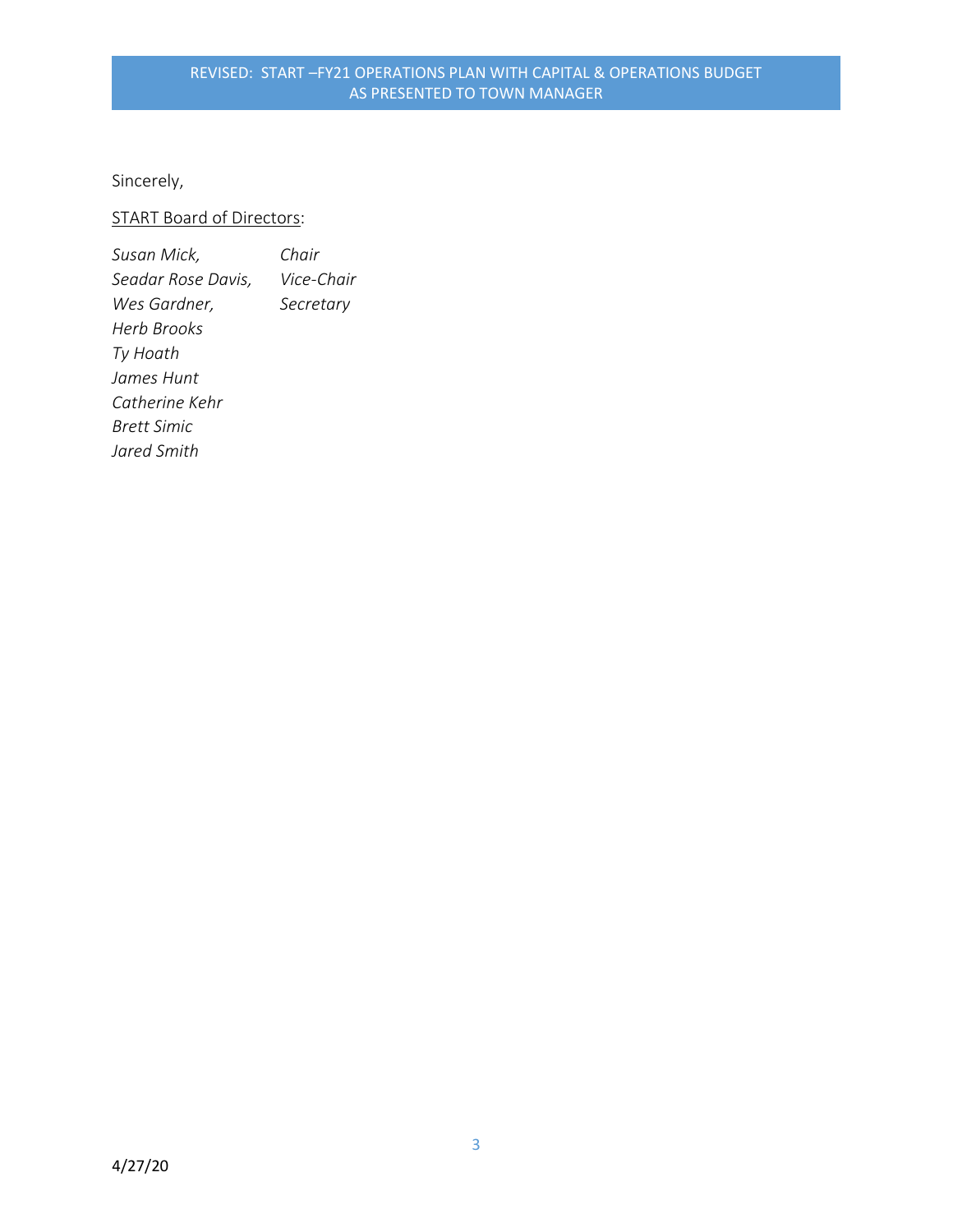## OPERATIONS PLAN – Original (February 20, 2020)

In the summer of 2019, START retained LSC Transportation Consultants (an experienced transit planning firm with experience in resort area transit systems) to perform a holistic assessment of how START service could be made more efficient and better serve the community with new routes, increased frequency and improved reliability.

LSC recently completed the draft Route Plan Study <https://www.lsctrans.com/start> and held extensive Public open houses during the week of February 3, 2020. Exhibit  $A^1$  contains the information that was distributed at each of the Public Open Houses. The study recommendations were well received by the public and we believe there is enough clarity regarding recommended service changes to merit acceleration of plan implementation as soon as possible. It is with that sentiment, the START Board formally approved recommendation of Service Alternative 1A on April 9<sup>th</sup> and forwarded this recommendation for Town Council and Board of County Commissioners review at the May 4<sup>th</sup> Joint Information Meeting (JIM). Unfortunately, COVID-19 has altered many plans, therefore review of the Route Study by the elected will not happen until at least June 2020.

If the Route Plan recommendations were authorized as proposed, the following summary of benefits will be realized for each of our Service Areas (Please refer to Exhibit B<sup>2</sup> which provides more detail and seasonality of the benefits) and would have begun during FY21:

TOWN SHUTTLE: The Town Shuttle will operate on a 20-minute frequency year-round with service provided from 6 am to 10 pm daily.

TETON VILLAGE: Service to Teton Village will be enhanced with new express service, greater frequency, increased late night trips and a new express service connecting the Stilson remote parking lot to Teton Village with 15-minute frequency during peak periods. Summer service will be increased in frequency as well as off season service. RAFTER J - MELODY/SOUTH PARK: Service will be introduced to the Rafter J and Melody

Ranch neighborhoods with 30-minute frequency during peak hours. MICROTRANSIT: Micro-transit (on demand, van based) will be provided to East Jackson with  $10 - 15$ -minute frequency using a combination of app-based (on demand, doorstep service) and fixed routes.

COMMUTER: The existing four roundtrip bus commuter runs to Star Valley and Teton Valley will be doubled to eight trips per day to each location on weekdays.

RIDERSHIP: When the Route Plan recommendations are fully implemented over the next 2 to 3 years, annual ridership could be increased by as much as 70% based on estimates in the study findings.

<sup>&</sup>lt;sup>1</sup> Exhibit A: Route Study Preferred Alternatives Handout

<sup>&</sup>lt;sup>2</sup> Exhibit B: Alternative 1-A: Route Plan Benefits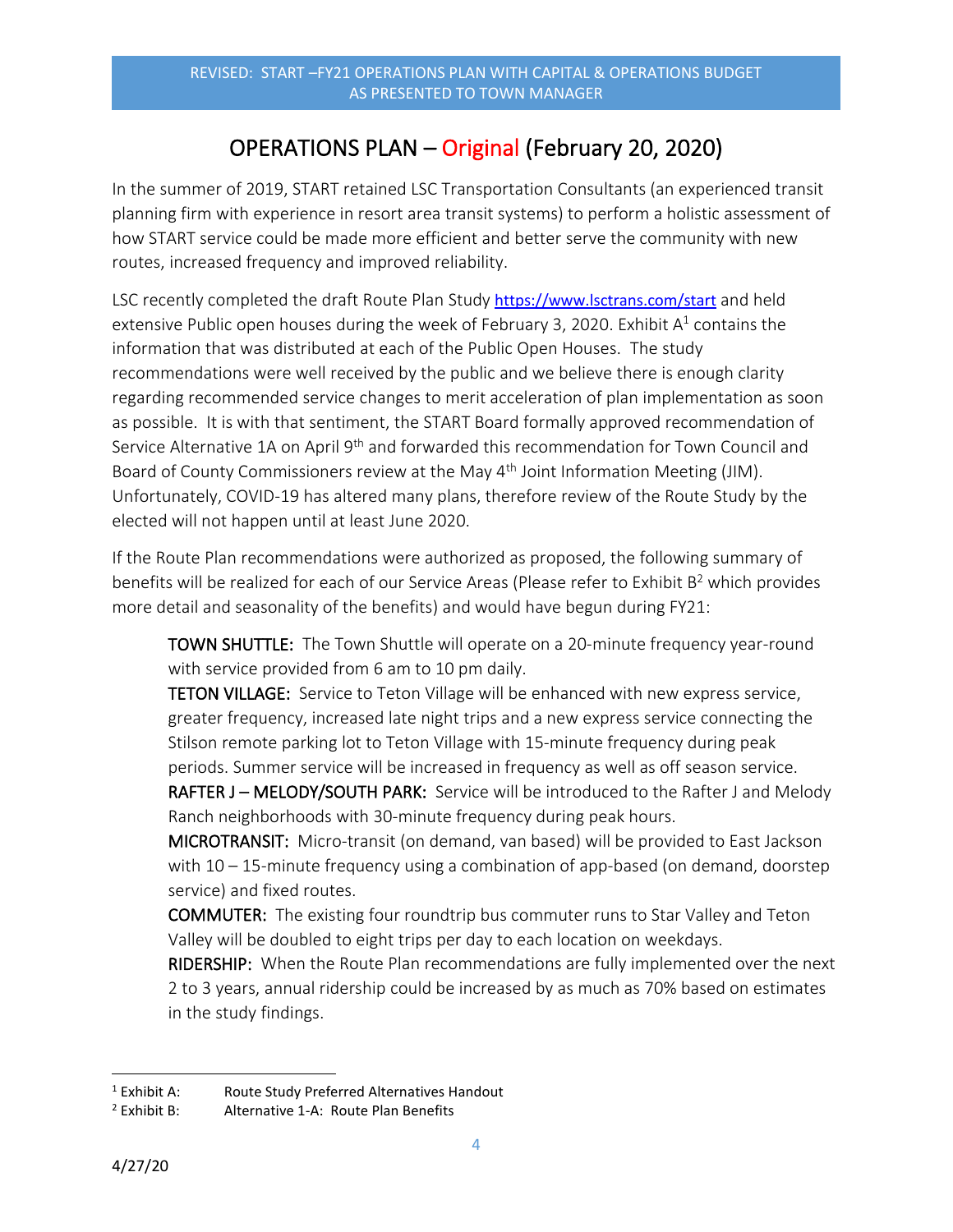As can be seen from the summary above, the restructuring and enhancement of the existing START routes will represent the most significant change in the history of START. These recommendations will help our community-based transit system serve more of our citizens and visitors with more frequent and reliable service. In particular, the needs of our communities' workforce will be addressed with new service resulting in greatly improved ridership which will help achieve the goals of the Comprehensive Plan and the Integrated Transportation Plan.

START Bike and Grand Targhee Shuttle: START Bike and our grant administration of the Grand Targhee Shuttle were not a part of the Route Plan project. There are no changes proposed for the START Bike program. We intend to execute a MOU similar to previous years with Friends of Pathways to be our administrator (Approved by Town Council on April 6, 2020). FOP has already communicated they intend to honor approximately the same budget level (\$75K) as last year. Grand Targhee will continue to be a pass-through expense item within the START Budget.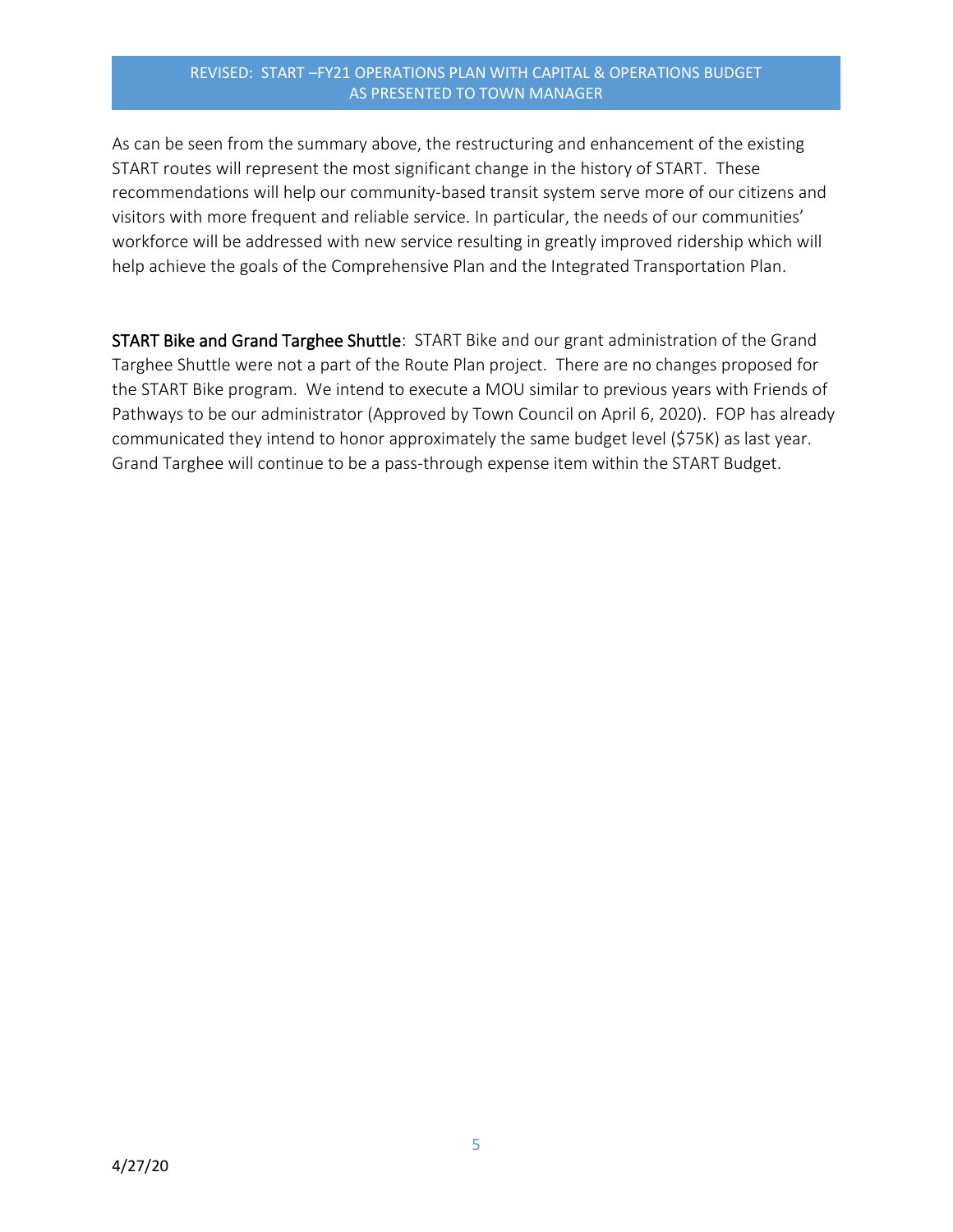## OPERATIONS PLAN – Revised (April 28, 2020)

As a result of the impact of COVID-19, the following summarizes the recommended changes to service level areas:

TOWN SHUTTLE: The Town Shuttle will operate with 3 buses on an approximate 45 minute frequency year-round with service generally provided from 6 am to 10 pm daily. TETON VILLAGE: Service to Teton Village will focus on implementing some of the Route Plan Study recommendations including scaled Local, Express and South Jackson (north of High School Road) service. The express service connecting the Stilson remote parking lot to Teton Village with 15-minute frequency during peak periods will continue to be operated by TVA service provider, if at all. Summer and off-season service will remain generally at pre COVID-19 levels.

RAFTER J - MELODY/SOUTH PARK: Service to the Rafter J and Melody Ranch neighborhoods with 30-minute frequency during peak hours as described in Route Plan Study will be on hold/suspended.

MICROTRANSIT: Micro-transit (on demand, van based) service provided to East Jackson with 10 – 15-minute frequency using a combination of app-based (on demand, doorstep service) and fixed routes will be on hold/suspended.

COMMUTER: The existing four roundtrip bus commuter runs to Star Valley and Teton Valley (Pre Covid-19) will be reduced to three roundtrip trips per day to each location on weekdays. Future expansion as described in Route Plan Study will be on hold/suspended. ADA: Our service for those unable to utilize the Fixed Route buses will remain unchanged.

RIDERSHIP: When the Route Plan recommendations are fully implemented over the next 2 to 3 years, annual ridership could be increased by as much as 70% based on estimates in the study findings. Until such time when all Route Plan Study recommendations are realized, our goal is to "right-size" our service levels as the needs of our riding community dictate.

The above is summarized in Attachment  $C<sup>3</sup>$  of this document.

START Bike and Grand Targhee Shuttle: START Bike and our grant administration of the Grand Targhee Shuttle were not a part of the Route Plan project. There are no changes proposed for the START Bike program. We intend to execute a MOU similar to previous years with Friends of Pathways to be our administrator (Approved by Town Council on April 6, 2020). FOP has already communicated they intend to honor approximately the same budget level (\$75K) as last year. Grand Targhee will continue to be a pass-through expense item within the START Budget.

<sup>3</sup> Exhibit C: Alternative 1-A: Route Plan Benefits REVISED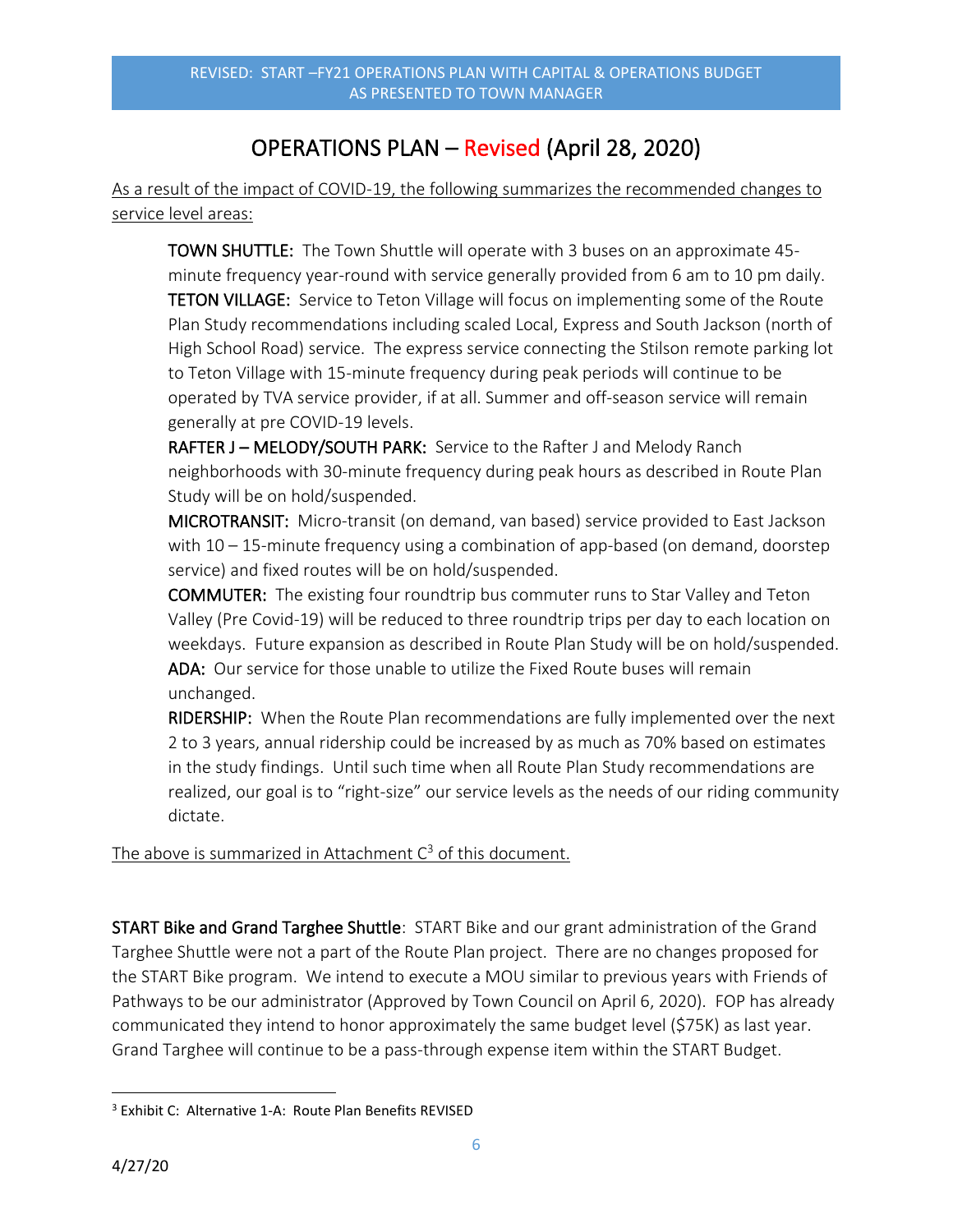The following charts show the changes made to Hours and Miles – 2 key indicators for our service levels – from FY20 Adopted (Status Quo) to the Original Recommended Operation/Budget Plan (submitted February 20, 2020) to the current Revised Recommended (START Board Recommended April 30, 2020):

| <b>HOURS</b> |                               |     |                            |            |                               |            |           | <b>REVISED VS.</b> |
|--------------|-------------------------------|-----|----------------------------|------------|-------------------------------|------------|-----------|--------------------|
|              | <b>FY20</b><br><b>Adopted</b> |     | % of Total   FY21 Original | % of Total | <b>FY21</b><br><b>Revised</b> | % of Total | Original  | <b>FY20</b>        |
| Town         | 24,895                        | 38% | 14,016                     | 22%        | 18,359                        | 38%        | 4,343     | (6, 536)           |
| Village      | 28,857                        | 44% | 38,022                     | 60%        | 22,095                        | 45%        | (15, 927) | (6, 762)           |
| Commuter     | 7,753                         | 12% | 7,516                      | 12%        | 4,742                         | 10%        | (2,774)   | (3,011)            |
| <b>ADA</b>   | 3,650                         | 6%  | 4,000                      | 6%         | 3,650                         | 7%         | (350)     | 0                  |
| <b>TOTAL</b> | 65,155                        |     | 63,554                     |            | 48,846                        |            | (14, 708) | (16, 309)          |
|              |                               |     |                            |            |                               |            |           | $-25%$             |

### START - FY21 Projected Annual Hours and Miles

Town 243,030 **25%** 157,680 **13%** 166,148 **23%** 8,468 **(76,882)** Village 535,625 **56%** 664,443 **56%** 406,805 **55%** (257,638) **(128,820)** Commuter 151,348 **16%** 319,062 **27%** 132,562 **18%** (186,500) **(18,786)** ADA 31,025 **3 %** 38,781 **3 %** 31,025 **4 %** (7,756) **0 TOTAL 961,028 1,179,966 736,540** (443,426) **(224,488) RY20 Adopted FX21 Criginal Adopted FX21 EXECU Revised FX21 EXECU Revised FX21 Revised FX21 Revised FX21 Revised EXECU Revised vs. Orginal FY20 Revised Revised vs. FY20** MILES REVISED VS.

**-23%**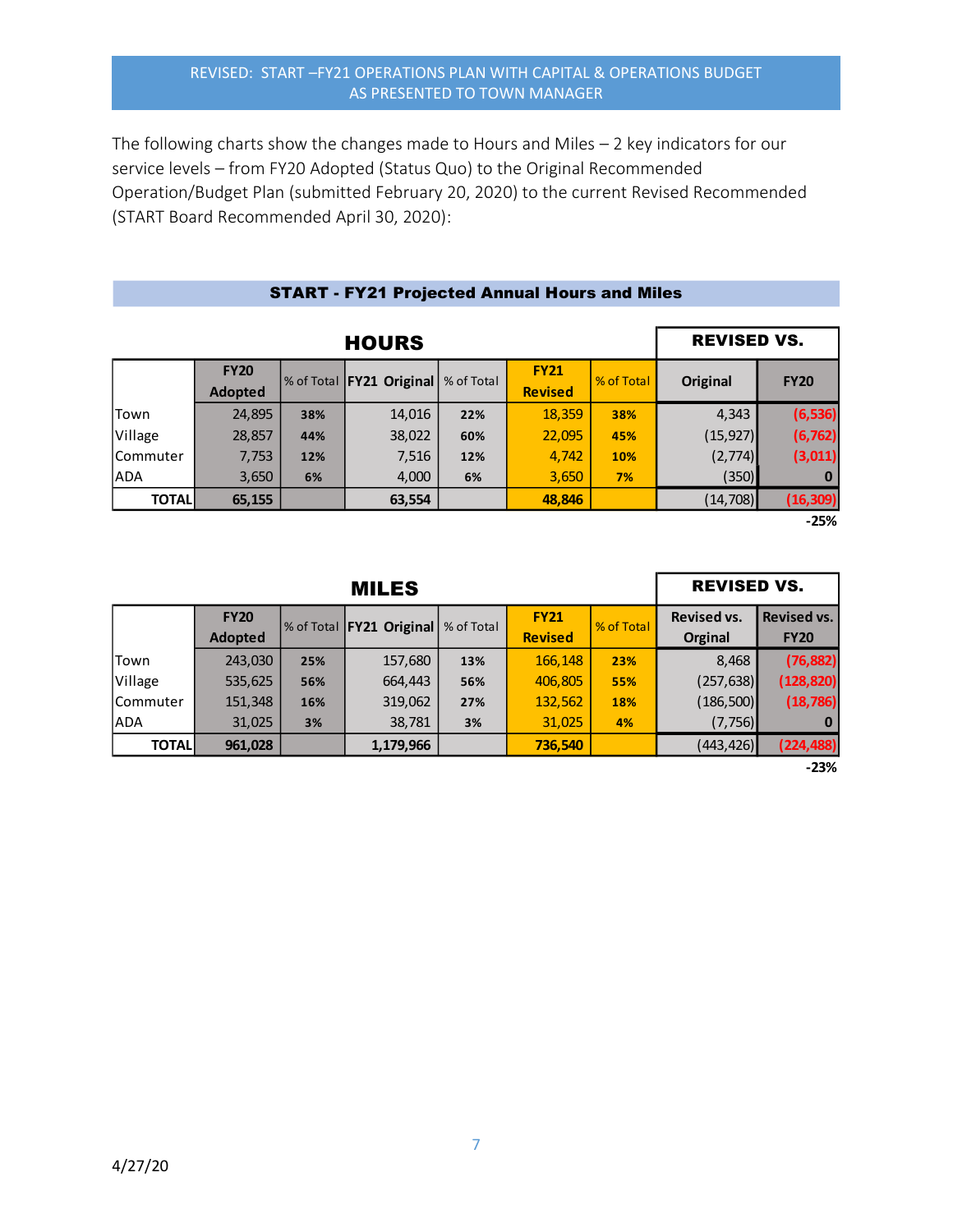## Original BUDGET (CONDENSED VERSION)

The following table summarizes the comparison between FY2020 adopted budget and FY2021 Recommended budget with the next four years estimated out considering a 3.5% inflationary factor. This is the same table that was part of the Original Operations Plan submitted on 2/20/20:

| <b>Recommended Operating and Capital Budget - FY2021</b> |                                                |               |             |             |             |               |  |  |  |
|----------------------------------------------------------|------------------------------------------------|---------------|-------------|-------------|-------------|---------------|--|--|--|
|                                                          | <b>FY2020</b>                                  | <b>FY2021</b> | FY2022      | FY2023      | FY2024      | <b>FY2025</b> |  |  |  |
|                                                          | <b>OPERATION &amp; ADMINISTRATIVE EXPENSES</b> |               |             |             |             |               |  |  |  |
| <b>Town Shuttles</b>                                     | \$1,931,757                                    | \$1,109,226   | \$1,148,049 | \$1,188,231 | \$1,229,819 | \$1,272,863   |  |  |  |
| <b>Teton Village Routes</b>                              | \$2,529,368                                    | \$3,009,061   | \$3,114,378 | \$3,223,381 | \$3,336,200 | \$3,452,967   |  |  |  |
| Rafter J-Melody-South Park Route                         | \$                                             | \$197,533     | \$204,447   | \$211,603   | \$219,009   | \$226,674     |  |  |  |
| Microtransit                                             | \$                                             | \$571,350     | \$591,347   | \$612,044   | \$633,466   | \$655,637     |  |  |  |
| Star Valley Commuter                                     | \$<br>422,584                                  | \$308,940     | \$319,753   | \$330,945   | \$342,528   | \$354,516     |  |  |  |
| <b>Teton Valley Commuter</b>                             | 422,584                                        | \$308,940     | \$319,753   | \$330,945   | \$342,528   | \$354,516     |  |  |  |
| ADA*                                                     | 275,874                                        | \$300,000     | \$310,500   | \$321,368   | \$332,615   | \$344,257     |  |  |  |
| Bikeshare                                                | \$<br>74,623                                   | \$75,000      | \$77,625    | \$80,342    | \$83,154    | \$86,064      |  |  |  |
| Grand Targhee (Pass Through)                             | 121,553<br>\$                                  | \$153,207     | \$158,569   | \$164,119   | \$169,863   | \$175,809     |  |  |  |
| <b>Operating Expenses Subtotal</b>                       | \$5,778,342                                    | \$6,033,259   | \$6,244,423 | \$6,462,978 | \$6,689,182 | \$6,923,303   |  |  |  |
|                                                          | <b>IMPLEMENTATION CAPITAL EXPENSES</b>         |               |             |             |             |               |  |  |  |
| Downtown Transfer Point                                  |                                                | \$10,000      | \$10,000    |             |             |               |  |  |  |
| Bus stop improvements for new stops                      |                                                | \$10,000      | \$10,000    |             |             |               |  |  |  |
| WY390/Stilson Transit Signal                             |                                                | \$100,000     | \$75,000    |             |             |               |  |  |  |
| Microtransit start-up costs                              |                                                | \$50,000      |             |             |             |               |  |  |  |
| Park and ride lease costs                                |                                                | \$25,000      | \$25,000    | \$25,000    |             |               |  |  |  |
| <b>Capital Expenses Subtotal</b>                         | \$0                                            | \$195,000     | \$120,000   | \$25,000    | \$0         | \$0           |  |  |  |
|                                                          | <b>IMPLEMENTATION EXPENSES</b>                 |               |             |             |             |               |  |  |  |
| Service Start-up costs                                   | \$                                             | \$250,000     | \$125,000   |             |             |               |  |  |  |
| Marketing, education, outreach                           | \$                                             | \$50,000      | \$20,000    |             |             |               |  |  |  |
| Consulting support, capacity building                    | \$<br>$\overline{\phantom{0}}$                 | \$115,000     | \$25,000    |             |             |               |  |  |  |
| Microtransit start-up costs                              | \$<br>٠                                        | \$50,000      |             |             |             |               |  |  |  |
| <b>Startup Expenses Subtotal</b>                         | \$0                                            | \$465,000     | \$170,000   | \$0         | \$0         | \$0           |  |  |  |
| <b>Total Expenses</b>                                    | \$5,778,342                                    | \$6,693,259   | \$6,534,423 | \$6,487,978 | \$6,689,182 | \$6,923,303   |  |  |  |
| Note: Assumes 3.5% annual inflation rate                 |                                                |               |             |             |             |               |  |  |  |

*\* ADA estimate includes \$275,000 from FY2020 plus \$25,000 for Rafter J*

*Source: LSC, 2020.*

| <b>Recommended Capital Outlay - FY2021</b>                                                  |             |             |             |             |           |     |  |  |  |  |
|---------------------------------------------------------------------------------------------|-------------|-------------|-------------|-------------|-----------|-----|--|--|--|--|
| <b>FY2021</b><br><b>FY2025</b><br>FY2022<br><b>FY2023</b><br><b>FY2024</b><br><b>FY2020</b> |             |             |             |             |           |     |  |  |  |  |
| <b>CAPITAL OUTLAY</b>                                                                       |             |             |             |             |           |     |  |  |  |  |
| <b>Bus Shelter</b>                                                                          | 210,000     |             | \$80,000    | \$80,000    |           |     |  |  |  |  |
| Benches                                                                                     | 16,000      |             | \$8,000     | \$8,000     |           |     |  |  |  |  |
| Buses - Replacement                                                                         | \$6,319,000 | \$1,840,000 | \$2,350,000 | \$3,840,000 | \$968,200 |     |  |  |  |  |
| ADA Bus Replacement                                                                         | 75,000      |             |             |             |           |     |  |  |  |  |
| <b>Facility Electrical</b>                                                                  | 100,000     |             |             |             |           |     |  |  |  |  |
| Operating Expenses Subtotal                                                                 | \$6,720,000 | \$1,840,000 | \$2,438,000 | \$3,928,000 | \$968,200 | \$0 |  |  |  |  |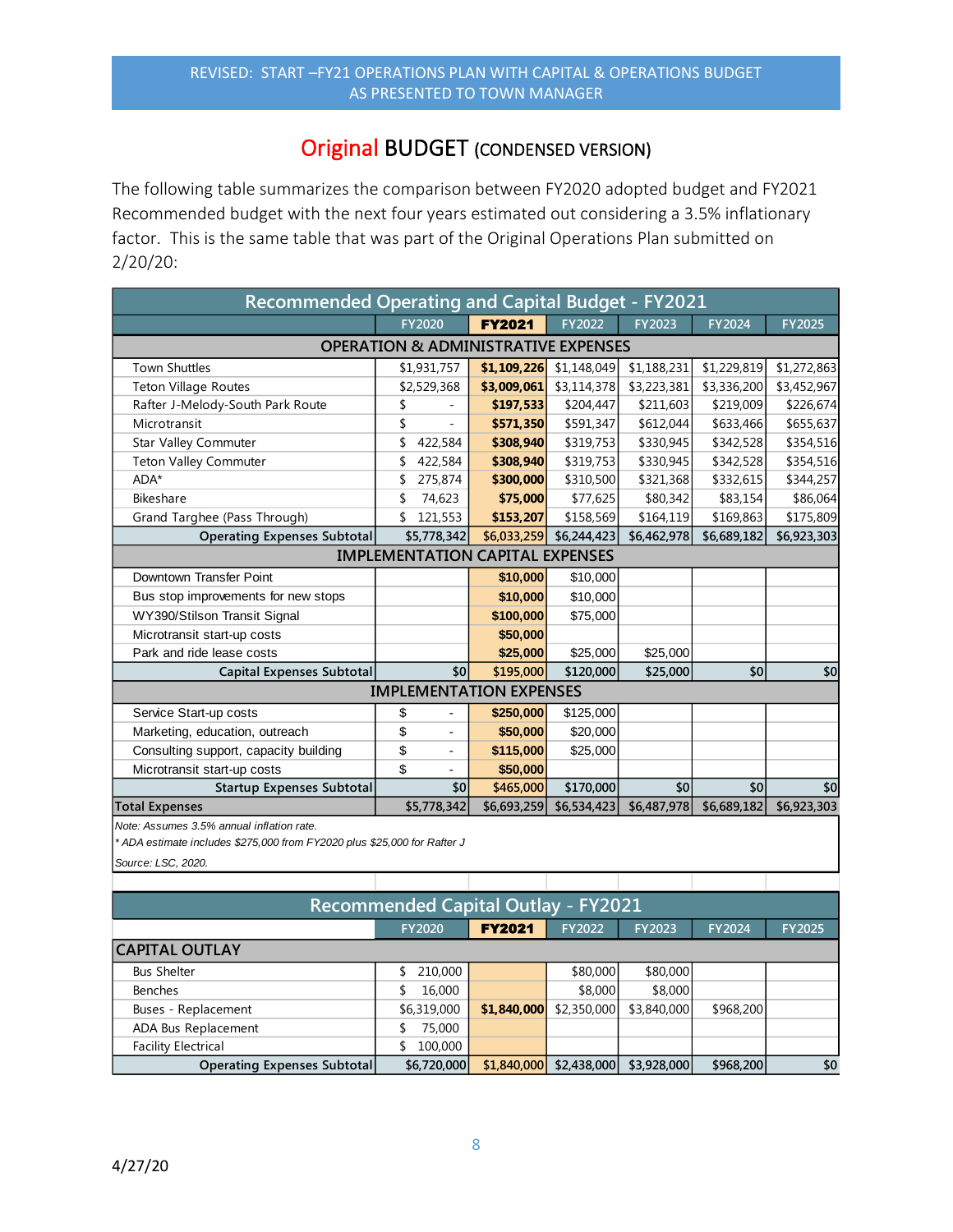## *Revised* BUDGET (CONDENSED VERSION)

The following table describes the new recommended budget with the reduction in service levels:

| Recommended REVISED Operating and Capital Budget - FY2021                                                 |    |                          |  |                 |                |                 |  |  |
|-----------------------------------------------------------------------------------------------------------|----|--------------------------|--|-----------------|----------------|-----------------|--|--|
|                                                                                                           |    |                          |  | <b>FY2021</b>   | <b>FY2021</b>  | <b>Revised</b>  |  |  |
|                                                                                                           |    | FY2020**                 |  | <b>Original</b> | <b>Revised</b> | VS.             |  |  |
|                                                                                                           |    |                          |  | 2/20/20         | 4/28/20        | <b>Original</b> |  |  |
| <b>OPERATION &amp; ADMINISTRATIVE EXPENSES</b>                                                            |    |                          |  |                 |                |                 |  |  |
| <b>Town Shuttles</b>                                                                                      |    | \$1,931,757              |  | \$1,109,000     | \$1,327,289    | \$218,289       |  |  |
| <b>Teton Village Routes</b>                                                                               |    | \$2,529,368              |  | \$2,715,000     | \$1,937,374    | ( \$777, 626)   |  |  |
| Rafter J-Melody-South Park Route                                                                          | \$ |                          |  | \$198,000       | \$0            | (\$198,000)     |  |  |
| Microtransit                                                                                              | \$ |                          |  | \$633,000       | \$0            | ( \$633,000)    |  |  |
| <b>Star Valley Commuter</b>                                                                               | \$ | 422,584                  |  | \$419,000       | \$285,596      | (\$133,405)     |  |  |
| <b>Teton Valley Commuter</b>                                                                              | \$ | 422,584                  |  | \$460,000       | \$285,596      | (\$174,405)     |  |  |
| ADA*                                                                                                      | \$ | 275,874                  |  | \$300,000       | \$260,587      | (\$39,413)      |  |  |
| Bikeshare                                                                                                 | \$ | 74,623                   |  | \$75,000        | \$64,713       | (\$10,287)      |  |  |
| Grand Targhee (Pass Through)                                                                              | \$ | 121,553                  |  | \$153,207       | \$153,207      | \$0             |  |  |
| <b>Operating Expenses Subtotal</b>                                                                        |    | \$5,778,342              |  | \$6,062,207     | \$4,314,361    | (\$1,747,846)   |  |  |
| <b>IMPLEMENTATION CAPITAL EXPENSES</b>                                                                    |    |                          |  |                 |                |                 |  |  |
| Downtown Transfer Point                                                                                   | \$ |                          |  | \$10,000        | \$0            | (\$10,000)      |  |  |
| Bus stop improvements for new stops                                                                       | \$ | $\overline{\phantom{a}}$ |  | \$10,000        | \$0            | (\$10,000)      |  |  |
| WY390/Stilson Transit Signal                                                                              | \$ |                          |  | \$100,000       | \$0            | (\$100,000)     |  |  |
| Microtransit start-up costs                                                                               | \$ |                          |  | \$50,000        | \$0            | (\$50,000)      |  |  |
| Park and ride lease costs                                                                                 | \$ |                          |  | \$25,000        | \$0            | (\$25,000)      |  |  |
| <b>Capital Expenses Subtotal</b>                                                                          |    | \$0                      |  | \$195,000       | \$0            | (\$195,000)     |  |  |
| <b>IMPLEMENTATION EXPENSES</b>                                                                            |    |                          |  |                 |                |                 |  |  |
| Service Start-up costs                                                                                    | \$ |                          |  | \$250,000       | \$0            | (\$250,000)     |  |  |
| Marketing, Branding, education, outreach                                                                  | \$ |                          |  | \$50,000        | \$15,000       | (\$35,000)      |  |  |
| Consulting support, capacity building                                                                     | \$ |                          |  | \$115,000       | \$0            | (\$115,000)     |  |  |
| Microtransit start-up costs                                                                               | \$ |                          |  | \$50,000        | \$0            | (\$50,000)      |  |  |
| <b>Startup Expenses Subtotal</b>                                                                          |    | \$0                      |  | \$465,000       | \$15,000       | $(*450,000)$    |  |  |
| <b>Total Expenses</b>                                                                                     |    | \$5,778,342              |  | \$6,722,207     | \$4,329,361    | (\$2,392,846)   |  |  |
| * ADA estimate includes \$275,000 from FY2020 plus \$25,000 for Rafter J                                  |    |                          |  |                 |                |                 |  |  |
| ** FY20 Includes a TOJ O/H Allocation amount to each service modes. FY2021 Estimates do NOT at this time. |    |                          |  |                 |                |                 |  |  |

*Source: LSC, 2020.*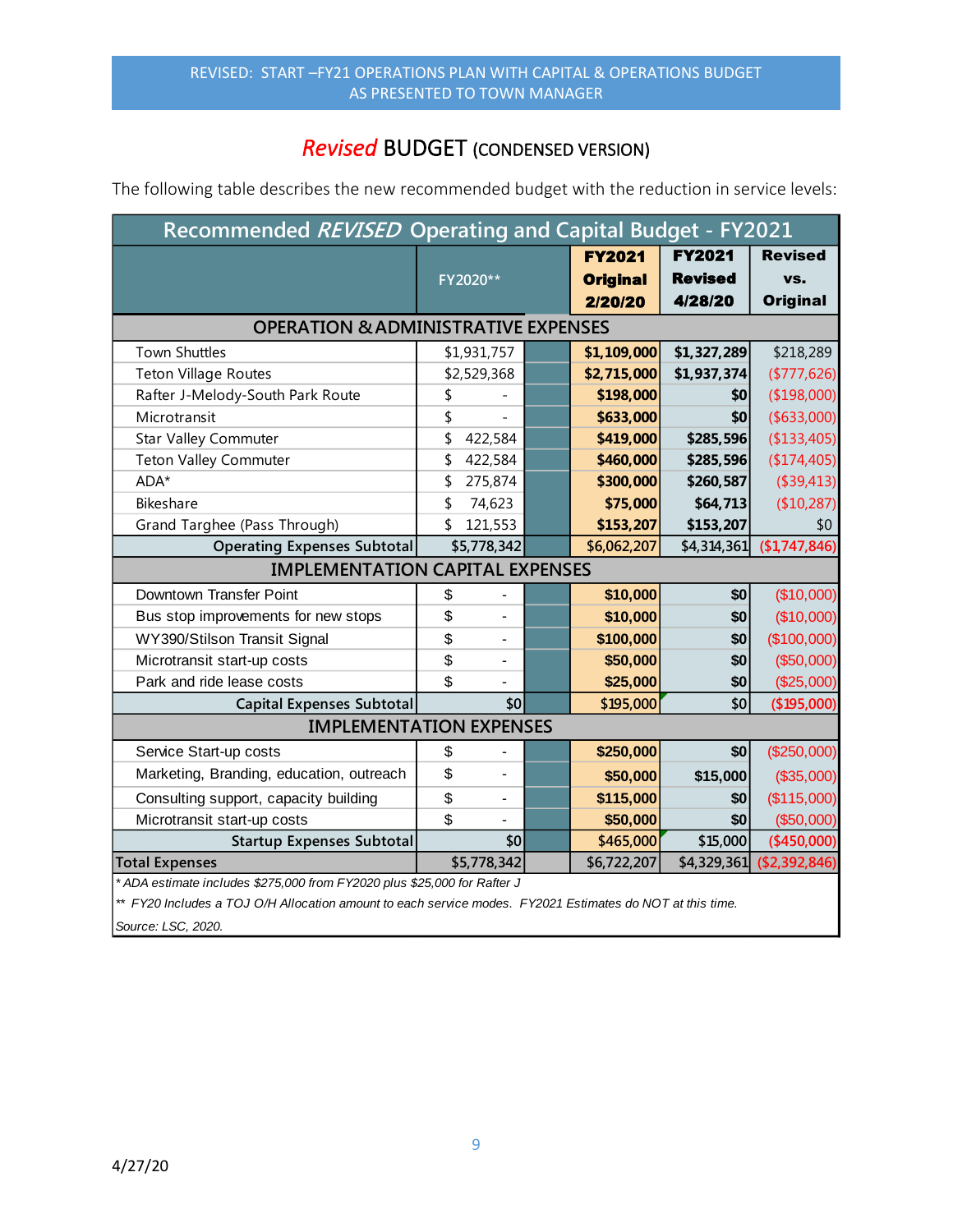| Recommended REVISED Capital Outlay - FY2021 |               |                                             |                                            |                                          |  |  |  |  |
|---------------------------------------------|---------------|---------------------------------------------|--------------------------------------------|------------------------------------------|--|--|--|--|
|                                             | <b>FY2020</b> | <b>FY2021</b><br><b>Original</b><br>2/20/20 | <b>FY2021</b><br><b>Revised</b><br>4/28/20 | <b>Revised</b><br>VS.<br><b>Original</b> |  |  |  |  |
| <b>CAPITAL OUTLAY</b>                       |               |                                             |                                            |                                          |  |  |  |  |
| <b>Bus Shelter</b>                          | 210,000       | \$0                                         | \$0                                        | \$0                                      |  |  |  |  |
| <b>Benches</b>                              | 16,000        | \$0                                         | \$0                                        | \$0                                      |  |  |  |  |
| Buses - Replacement                         | \$6,319,000   | \$1,840,000                                 | \$0                                        | (\$1,840,000)                            |  |  |  |  |
| ADA Bus Replacement                         | 75,000        | \$0                                         | \$0                                        | \$0                                      |  |  |  |  |
| <b>Facility Electrical</b>                  | 100,000       | \$0                                         | \$0                                        | \$0                                      |  |  |  |  |
| <b>Operating Expenses Subtotal</b>          | \$6,720,000   | \$1,840,000                                 |                                            | $ 160 $ (\$1,840,000)                    |  |  |  |  |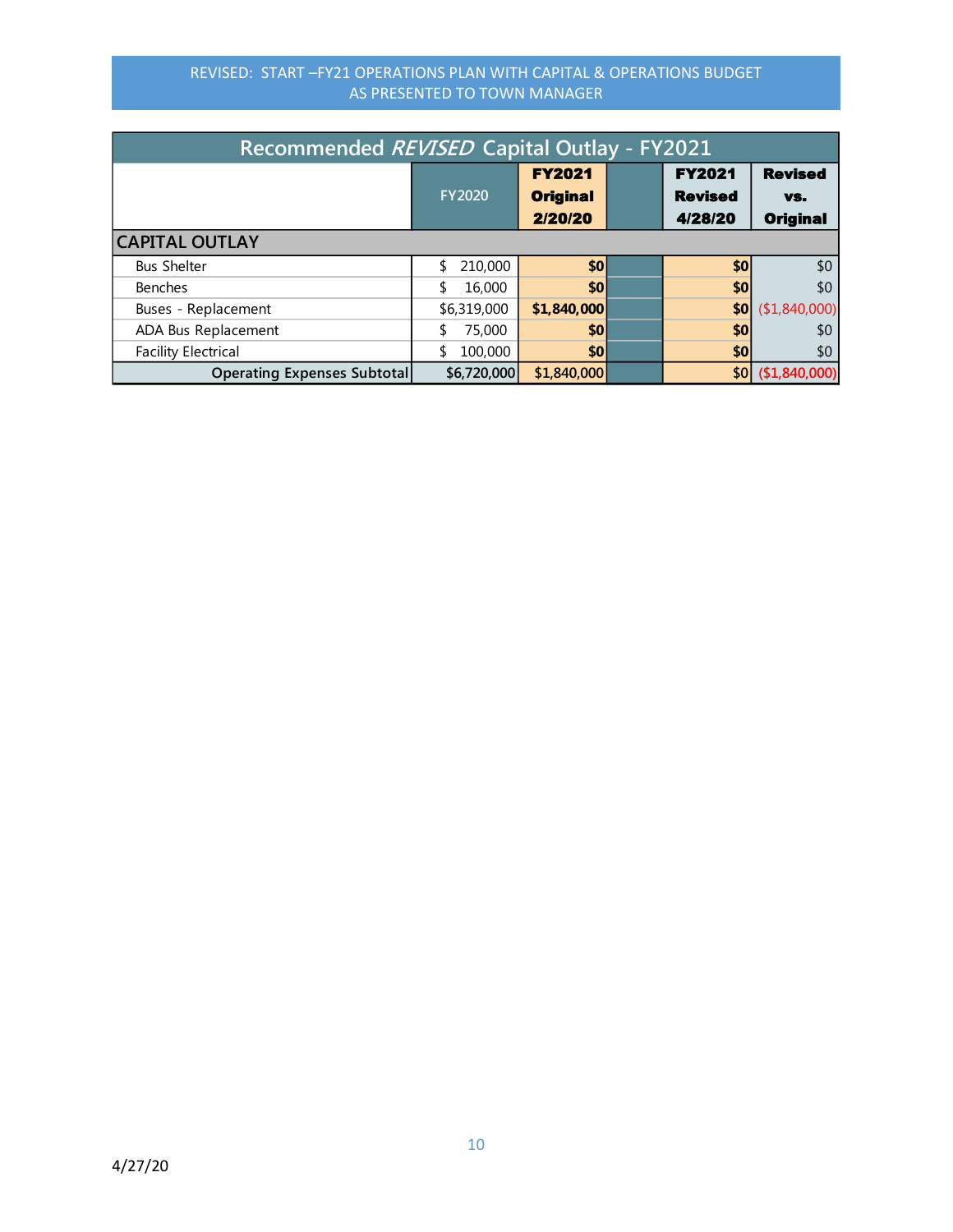## **Fxhibit A**

### START Bus 2020-2025 Route Plan **Route Study Preferred Alternatives Handout**

#### **Comparison of Alternatives**

Compared with FY 2019 status quo and budgeted FY 2020 service, which shows growth in costs and hours in the past year for START

- Compared to FY2020 budget, both 1A and 1B have similar operating costs, while providing significantly more rev. hours.
- Compared to FY 2019, both 1A and 1B provide more productive service in terms of passengers per revenue hour and lower overall cost per passenger.
- 1A will increase passenger transfers for those riders getting on or off in East Jackson and needing to travel to points outside of the downtown area of Jackson but advantage is more convenient, direct, and frequent service. Alternative 1B is anticipated to have minimal impact on the overall number of passenger transfers.
- Both 1A and 1B require less buses than current peak operations.

|                   | Table III 14: Comparison of Alternatives |          |  |                         |                           |                   |                    |                    |  |  |
|-------------------|------------------------------------------|----------|--|-------------------------|---------------------------|-------------------|--------------------|--------------------|--|--|
|                   |                                          |          |  |                         |                           | <b>Passengers</b> |                    |                    |  |  |
|                   |                                          |          |  |                         |                           | per               |                    |                    |  |  |
|                   | <b>Desirting Revenue Total</b>           |          |  |                         | Company                   | Revenue :         | Tripemon.          | Number of          |  |  |
|                   | Com                                      | Hours, 1 |  |                         | Hours Bidership Peasenger | Hour.             | <b>Transfers</b>   | <b>PAAR BUAN</b>   |  |  |
| <b>Status Que</b> |                                          |          |  |                         |                           |                   |                    |                    |  |  |
| 11/20121          | \$12,7202                                |          |  | 39/280 20:016 1:082.080 | 9400                      | 27.3              |                    | и                  |  |  |
|                   |                                          |          |  |                         |                           |                   | <b>Micromand</b>   |                    |  |  |
|                   |                                          |          |  |                         |                           |                   | William More       |                    |  |  |
|                   |                                          |          |  |                         |                           |                   | <b>TANK YES NO</b> | 51.                |  |  |
| <b>Observing</b>  |                                          |          |  |                         |                           |                   |                    | 1. School membrane |  |  |
| 18                | SALEMAN T                                |          |  | 60.100.21.200 1.849.355 | 4,797                     | 90.6              | ration.            | enterios.          |  |  |
| <b>OLEN 21MB</b>  |                                          |          |  |                         |                           |                   |                    |                    |  |  |
| ш                 | Startswich                               |          |  | SISOPE 60,079-1,878,888 | \$2.9%                    | 1700              | Mirinal            | SM.                |  |  |
| 192020            |                                          |          |  |                         |                           |                   |                    |                    |  |  |
| [1, 21, 1]        | 41 YO FEMALE REPORT ON CALL              |          |  |                         |                           |                   |                    |                    |  |  |
| Server 1,30, 50%  |                                          |          |  |                         |                           |                   |                    |                    |  |  |

Transfers and Coordination - Both 1A and 1B are designed to facilitate coordination among the various routes:

- The downtown transfer point is designed to facilitate activity at top of the hour and :30 after the hour, as well as at :10, :20, :40, and :50 after the hour for more frequent routes such as Teton Village Express and Town Shuttle.
- Commuter routes are designed to get employees to work for shifts that start at the top of the hour or :30 after the hour. They also coordinate with other routes through timed transfers at the downtown transfer point.
- Another transfer point is at the Albertsons and Kmart stops where the new version of Teton Village-South Jackson, the new Rafter J-Melody Ranch route, the new Town Shuttle, and commuter routes can interact.

#### **Frequently Asked Questions**

#### Why all this change?



The Teton/Jackson Integrated Transportation Plan, adopted in 2015, sets goals for increasing ridership and reducing traffic. This Route Plan is focused on increasing the overall route

frequency through more direct routing and higher levels of service overall. The current START system wastes time looping large buses throughout town and duplicating service areas. The Preferred Alternatives 1A and 1B seek to streamline operations, add new connections, and scale service appropriately to highest demand destinations.

#### What's the biggest change between Alternatives 1A and 1B?

We essentially have one alternative with two variations. The difference between the two is centered around how East Jackson is served. Alternative 1A envisions microtransit (small vans on demand through a smartphone app or phone reservations operating in a service area that doesn't follow a particularly route and has flexibility in pickup and drop-off locations), while Alternative 1B has a fixed route solution for East Jackson, more similar to how East Jackson is currently served.

#### What is the Downtown Transfer Point indicated on the maps in the vicinity of Pearl and Millward?

This would be a new transit facility with bus pull-outs and passenger amenities which is envisioned to facilitate transfers and route coordination. This location was identified as the best location given its proximity to the downtown core that doesn't cause wasted bus operational time winding through town. This facility could be along Pearl using curb space OR on a dedicated piece of property OR incorporating public street right-of-way in the vicinity of the existing downtown parking structure OR a combination of thereof.

#### When will this happen?

This plan will be adopted in the coming months and will likely not start to be implemented until 2021 due to pre-planning and preparation that must occur.

#### **Is this final**

No, these preferred alternatives are not final. The Final Route Plan will be prepared in the coming two months with adoption by the START Board at the April 2020 board meeting.

#### How do I make my voice heard?

We have comment forms available and will have an online survey available February 10th through February 28th. You can review project materials and take the survey at www.lsctrans.com/start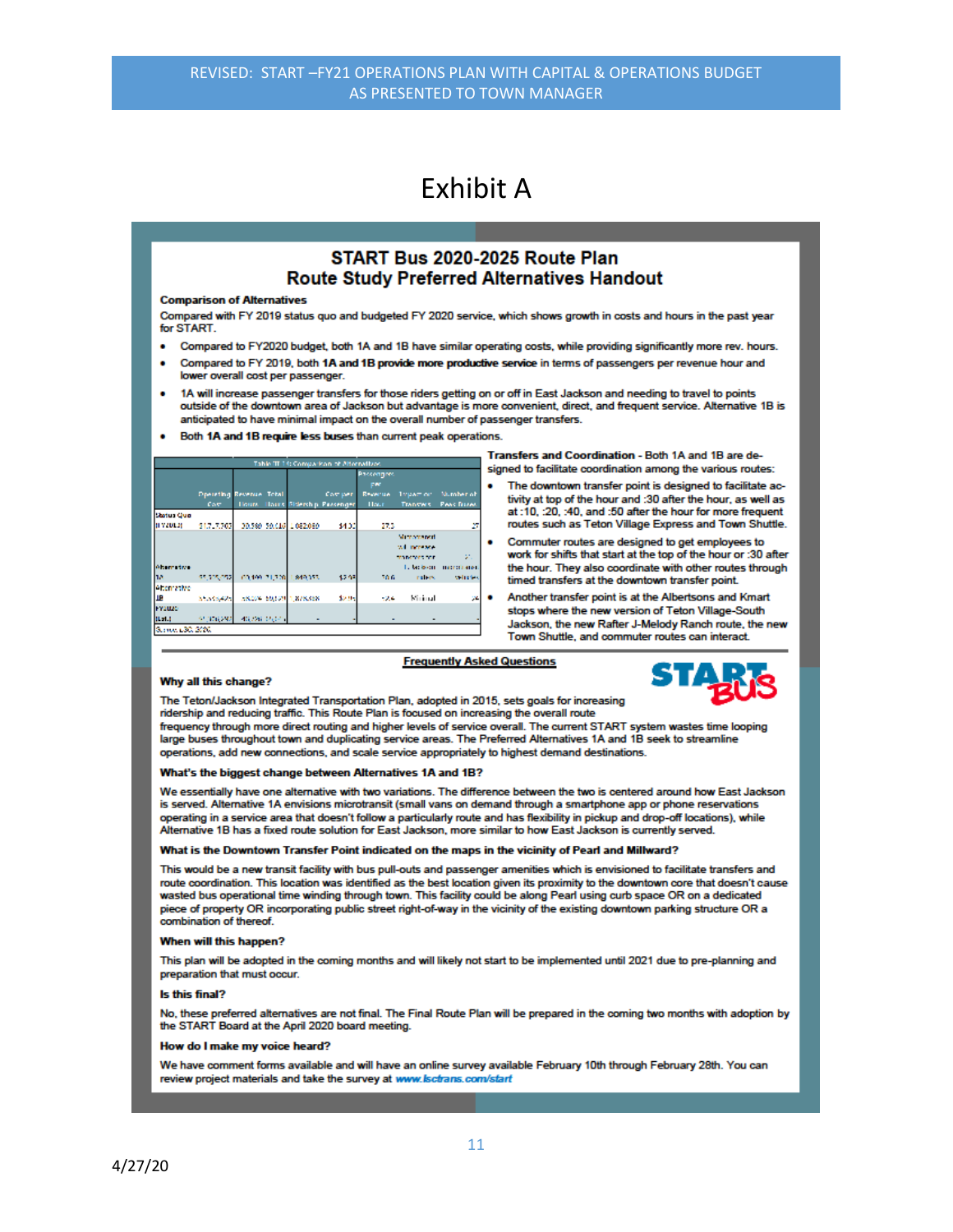## START Bus 2020-2025 Route Plan **Route Study Preferred Alternatives Handout**

**Preferred System Alternative 1A** 

- More direct Town Shuttle operating a single route with improved frequency
- Simplified Teton Village routes, along with a new high frequency express route and a route version from Smiths, and improved year-round frequency
- New connectivity to areas south of Jackson (Melody Ranch, Rafter J) via a new fixed route
- Microtransit serving East Jackson





### **Commuter Improvements**

For the Star Valley and Teton Valley Commuter Routes:

- Route structure remains similar to existing with a change to operations in town. In Jackson, the route serves Kmart and  $\bullet$ Albertsons and loops around to serve the Lodge before continuing direct to downtown along Broadway. The route serves the new downtown transfer point and ends at the Hospital.
- Service on both routes is significantly increased. Service would increase from four roundtrips per day to eight roundtrips per day, with 30-minute frequency during the morning and evening commute times.
- Existing buses are used to operate multiple roundtrip laps morning and evening  $\bullet$

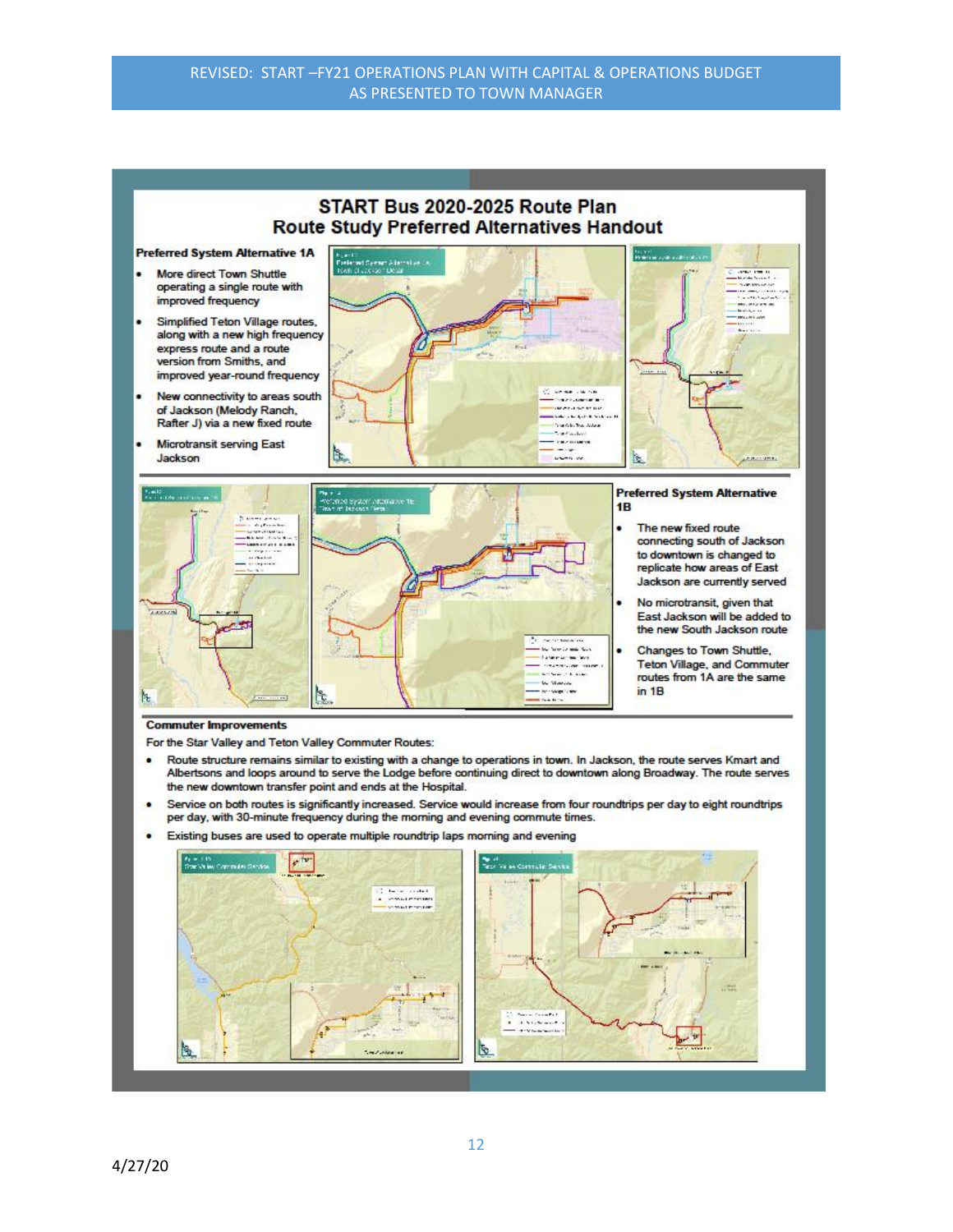## START Bus 2020-2025 Route Plan **Route Study Preferred Alternatives Handout**

#### **Teton Village Improvements**

- The Teton Village Local route would provide consistent . year-round service, operating seven days per week from<br>approximately 6:00 a.m. to 10:00 p.m. The Teton Village Local route would be operated by three buses on a 30minute frequency. During the summer and winter seasons, additional service would be operated between 5:00 a.m. to 6:00 a.m. and 9:00 p.m. to midnight on a 60 -minute frequency.
- The Teton Village Express route would only operate during the winter season, operating seven days per week from approximately 6:00 a.m. to 8:00 p.m. During peak hours, from 7:00 a.m. to 5:00 p.m., the route would operate on a 10-minute frequency using seven buses. During off-peak hours, from 6:00 a.m. to 7:00 a.m. and 5:00 p.m. to 8:00 p.m., the route would operate on a 20minute frequency.





- The Teton Village South Jackson service would only ٠ operate during the winter season, but could be expanded to the summer as resources allow. The route would operate seven days per week from approximately 7:00 a.m. to 6:00 p.m. on a 45-minute frequency using two buses.
- The Stilson to Teton Village Peak Express route would only operate during a shortened peak winter season from mid-December until the end of February. The route would operate seven days per week during peak skier commute times from approximately 7:30 a.m. to 10:00 a.m. and 2:30 p.m. to 4:00 p.m. The route would operate on a 15-minute frequency using two buses.

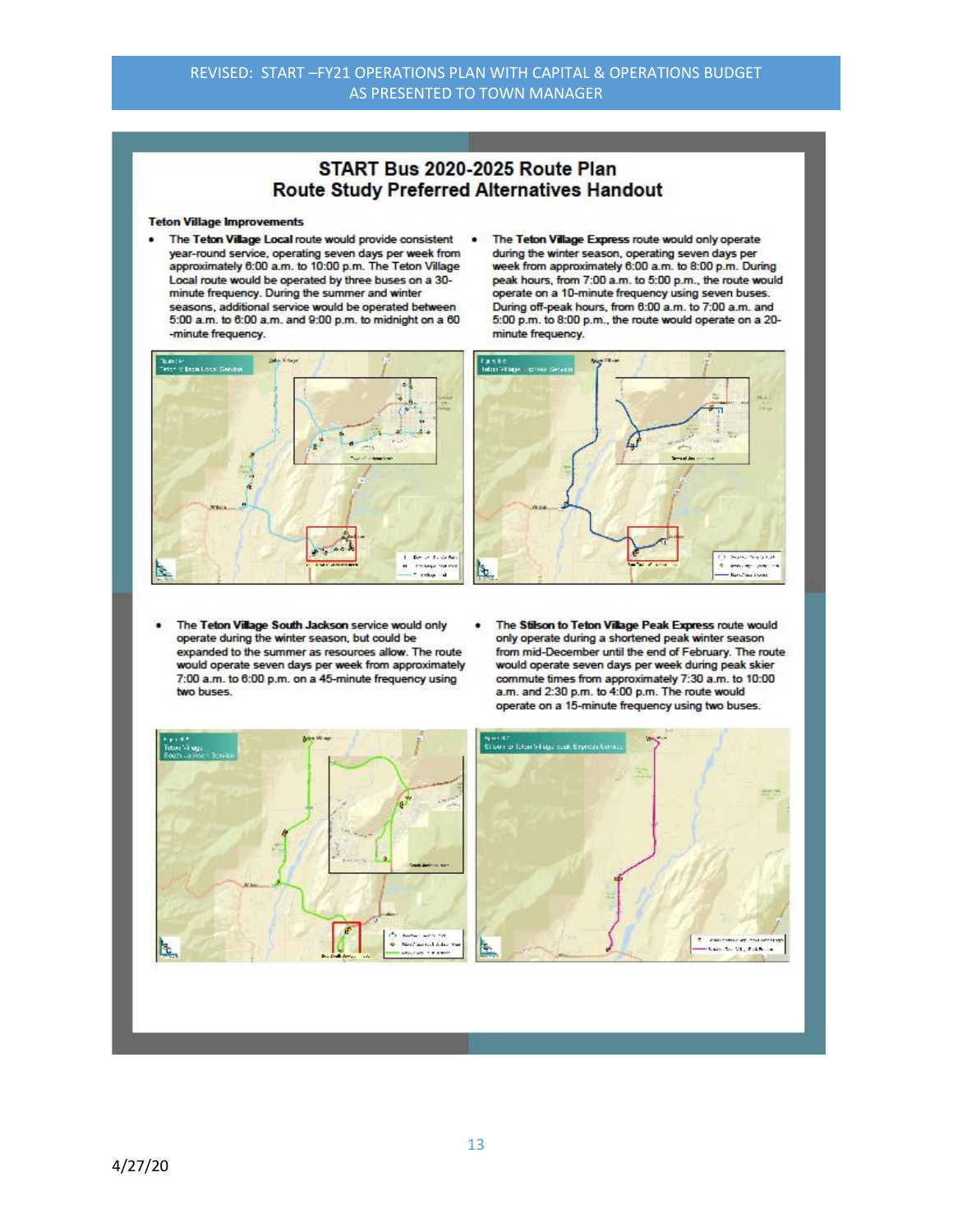### START Bus 2020-2025 Route Plan **Route Study Preferred Alternatives Handout**

#### **Town Shuttle Improvements**

- The two existing town shuttle routes are combined into a single. more streamlined route that significantly reduces travel time between key destinations.
- Routing begins at the Hospital, stops at the new downtown transfer point, heads along Broadway, serves Albertsons and Kmart, and completes a condensed loop by Smiths and the schools in South Jackson.
- Provides consistent year-round service, operating seven days per week from approximately 6:00 a.m. to 10:00 p.m.
- Would be operated by two buses on a 20-minute frequency.



### Rafter J Service & Serving East Jackson

The Rafter J - Melody - South Park route is a completely new connection. The route structure varies between Preferred Alternative 1A and 1B.

For 1A this new route:

- Makes limited stops, including a new stop at High School Rd  $\blacksquare$ and Hwy 89 (Smith's), a new stop at Rafter J, a new stop at South Park Dr & Hwy 89 (Industrial Park) (NB only), and a new stop in South Park.
- Consistent year-round service weekdays from 6:00 a.m. to ٠ 10:00 a.m. and 2:00 p.m. to 6:00 p.m.
- Operated by one bus on a 30-minute frequency...  $\bullet$

For 1B, this new route is adjusted to replicate how current Town Shuttle 2 operates in East Jackson:

- Begins at downtown transfer point, heads east to the Hospital and East Jackson, continues south to serve Snow King, then heads west along Snow King Avenue, and loops to serve the Lodge at Jackson Hole, Albertsons, and Kmart. The route then proceeds south, serving a new stop along Hwy 89 at High School Rd (Smiths), and continuing on to Rafter J and South Park. Northbound, the route also stops at industrial park on the east side of Hwy 191 south of Rafter J.
- Year-round service, operating seven days per week from 6:00 a.m. to 6:00 p.m.
- The route would be operated by two buses on a 30-minute frequency.

As much as possible, the route was designed to allow for transfers at Smith's to the Teton Village South Jackson route.

Preferred Alternative 1A also includes a new microtransit zone in Jackson:

- The service area is designed to serve east Jackson, the new downtown transfer point, Snow King, and the hospital.
- Operations seven days per week year-round from 7:00 a.m. to 8:00 p.m.
- Trip request response time goal is 10 minutes.





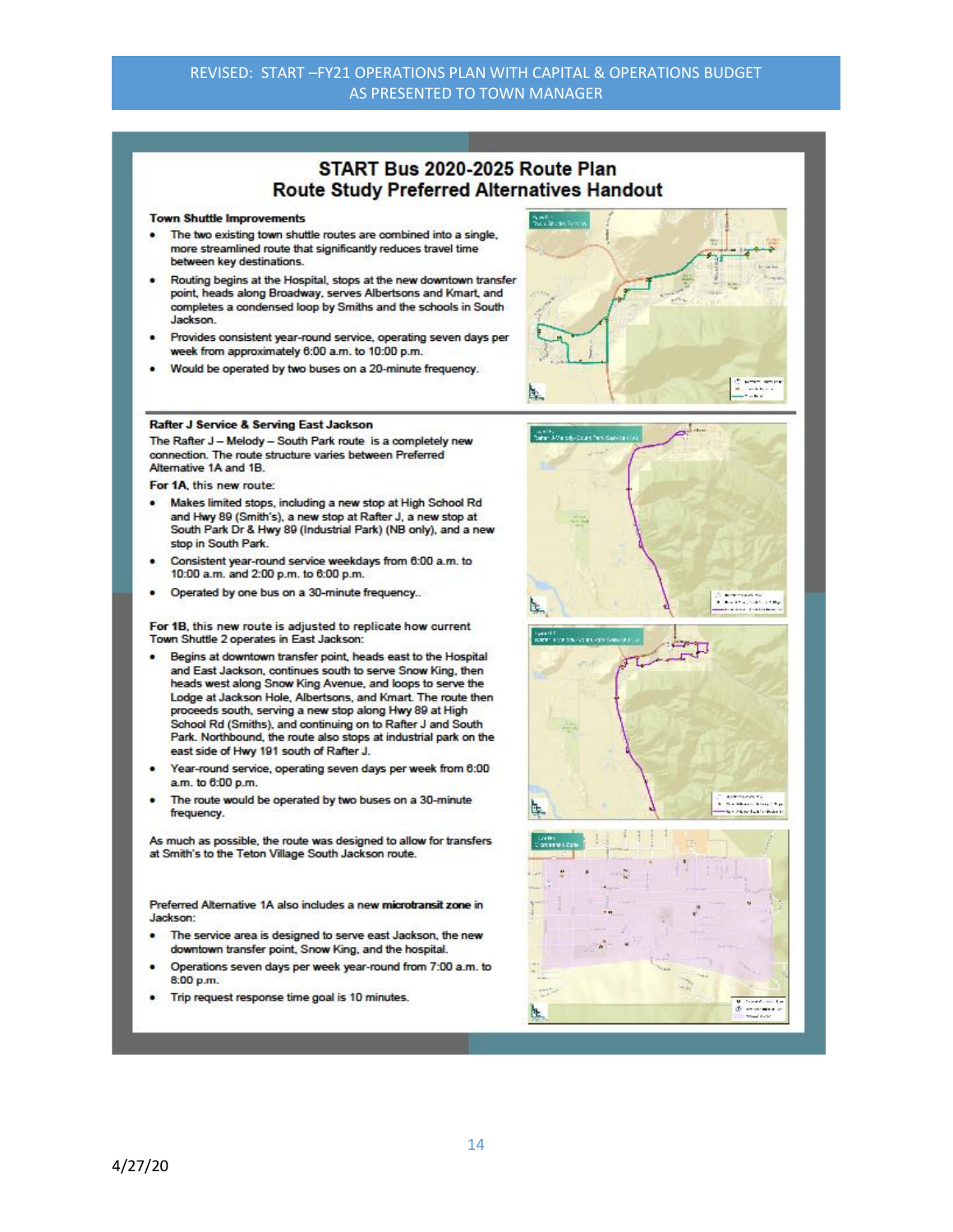# Exhibit B

## Original Route Plan Benefits

|                                            | Alternative 1-A: Route Plan Benefits |                         |                       |                         |  |  |  |  |  |
|--------------------------------------------|--------------------------------------|-------------------------|-----------------------|-------------------------|--|--|--|--|--|
|                                            |                                      |                         | Season                |                         |  |  |  |  |  |
| Route                                      | <b>Spring</b>                        | <b>Summer</b>           | Fall                  | Winter                  |  |  |  |  |  |
| <b>Town Shuttles</b>                       | 20-Minute Frequency,                 | 20-Minute Frequency,    | 20-Minute Frequency,  | 20-Minute Frequency,    |  |  |  |  |  |
|                                            | 7 Days per Week,                     | 7 Days per Week,        | 7 Days per Week,      | 7 Days per Week,        |  |  |  |  |  |
|                                            | 6 AM - 10 PM                         | 6 AM - 10 PM            | 6 AM - 10 PM          | 6 AM - 10 PM            |  |  |  |  |  |
| <b>Teton Village Local</b>                 | 30-Minute Frequency,                 | 30-Minute Frequency,    | 30-Minute Frequency,  | 30-Minute Frequency,    |  |  |  |  |  |
|                                            | 7 Days per Week,                     | 7 Days per Week,        | 7 Days per Week,      | 7 Days per Week,        |  |  |  |  |  |
|                                            | 6 AM - 9 PM                          | 6 AM - 9 PM             | 6 AM - 9 PM           | 6 AM - 9 PM             |  |  |  |  |  |
|                                            |                                      | 60-Minute Frequency,    |                       | 60-Minute Frequency,    |  |  |  |  |  |
|                                            |                                      | 7 Days per Week,        |                       | 7 Days per Week,        |  |  |  |  |  |
|                                            |                                      | 5-6 AM, 9 PM - Midnight |                       | 5-6 AM, 9 PM - Midnight |  |  |  |  |  |
| <b>Teton Village Express</b>               |                                      |                         |                       | 20-Minute Frequency,    |  |  |  |  |  |
|                                            |                                      |                         |                       | 7 Days per Week,        |  |  |  |  |  |
|                                            |                                      |                         |                       | 6-7 AM, 5-8 PM          |  |  |  |  |  |
|                                            |                                      |                         |                       | 10-Minute Frequency,    |  |  |  |  |  |
|                                            |                                      |                         |                       | 7 Days per Week,        |  |  |  |  |  |
|                                            |                                      |                         |                       | 7 AM - 5 PM             |  |  |  |  |  |
| <b>Teton Village South</b>                 |                                      |                         |                       | 45-Minute Frequency,    |  |  |  |  |  |
| Jackson                                    |                                      |                         |                       | 7 Days per Week,        |  |  |  |  |  |
|                                            |                                      |                         |                       | 7 AM - 6 PM             |  |  |  |  |  |
| <b>Stilson to Teton Village</b>            |                                      |                         |                       | 15-Minute Frequency,    |  |  |  |  |  |
| <b>Peak Express</b>                        |                                      |                         |                       | 7 Days per Week         |  |  |  |  |  |
|                                            |                                      |                         |                       | (Mid-December - End of  |  |  |  |  |  |
|                                            |                                      |                         |                       | February Only),         |  |  |  |  |  |
|                                            |                                      |                         |                       | 7:30-10 AM, 2:30-4 PM   |  |  |  |  |  |
| Rafter J-Melody-South 60-Minute Frequency, |                                      | 60-Minute Frequency,    | 60-Minute Frequency,  | 60-Minute Frequency,    |  |  |  |  |  |
| <b>Park Route</b>                          | 5 Days per Week,                     | 5 Days per Week,        | 5 Days per Week,      | 5 Days per Week,        |  |  |  |  |  |
|                                            | 6-10 AM, 2-6 PM                      | 6-10 AM, 2-6 PM         | 6-10 AM, 2-6 PM       | 6-10 AM, 2-6 PM         |  |  |  |  |  |
| Microtransit                               | $1-2$ Vans,                          | $1-2$ Vans,             | $1-2$ Vans,           | 2-3 Vans,               |  |  |  |  |  |
|                                            | 7 Days per Week,                     | 7 Days per Week,        | 7 Days per Week,      | 7 Days per Week,        |  |  |  |  |  |
|                                            | 7 AM - 8 PM                          | 7 AM - 8 PM             | 7 AM - 8 PM           | 7 AM - 8 PM             |  |  |  |  |  |
| <b>Star Valley Commuter</b>                | 8 Roundtrips,                        | 8 Roundtrips,           | 8 Roundtrips,         | 8 Roundtrips,           |  |  |  |  |  |
|                                            | 5 Days per Week,                     | 5 Days per Week,        | 5 Days per Week,      | 5 Days per Week,        |  |  |  |  |  |
|                                            | 5:15-10 AM, 4-8:30 PM                | 5:15-10 AM, 4-8:30 PM   | 5:15-10 AM, 4-8:30 PM | 5:15-10 AM, 4-8:30 PM   |  |  |  |  |  |
| <b>Teton Valley</b>                        | 8 Roundtrips,                        | 8 Roundtrips,           | 8 Roundtrips,         | 8 Roundtrips,           |  |  |  |  |  |
| Commuter                                   | 5 Days per Week,                     | 5 Days per Week,        | 5 Days per Week,      | 5 Days per Week,        |  |  |  |  |  |
|                                            | 5:15-10 AM, 4-8:45 PM                | 5:15-10 AM, 4-8:45 PM   | 5:15-10 AM, 4-8:45 PM | 5:15-10 AM, 4-8:45 PM   |  |  |  |  |  |
| Source: LSC. 2020.                         |                                      |                         |                       |                         |  |  |  |  |  |